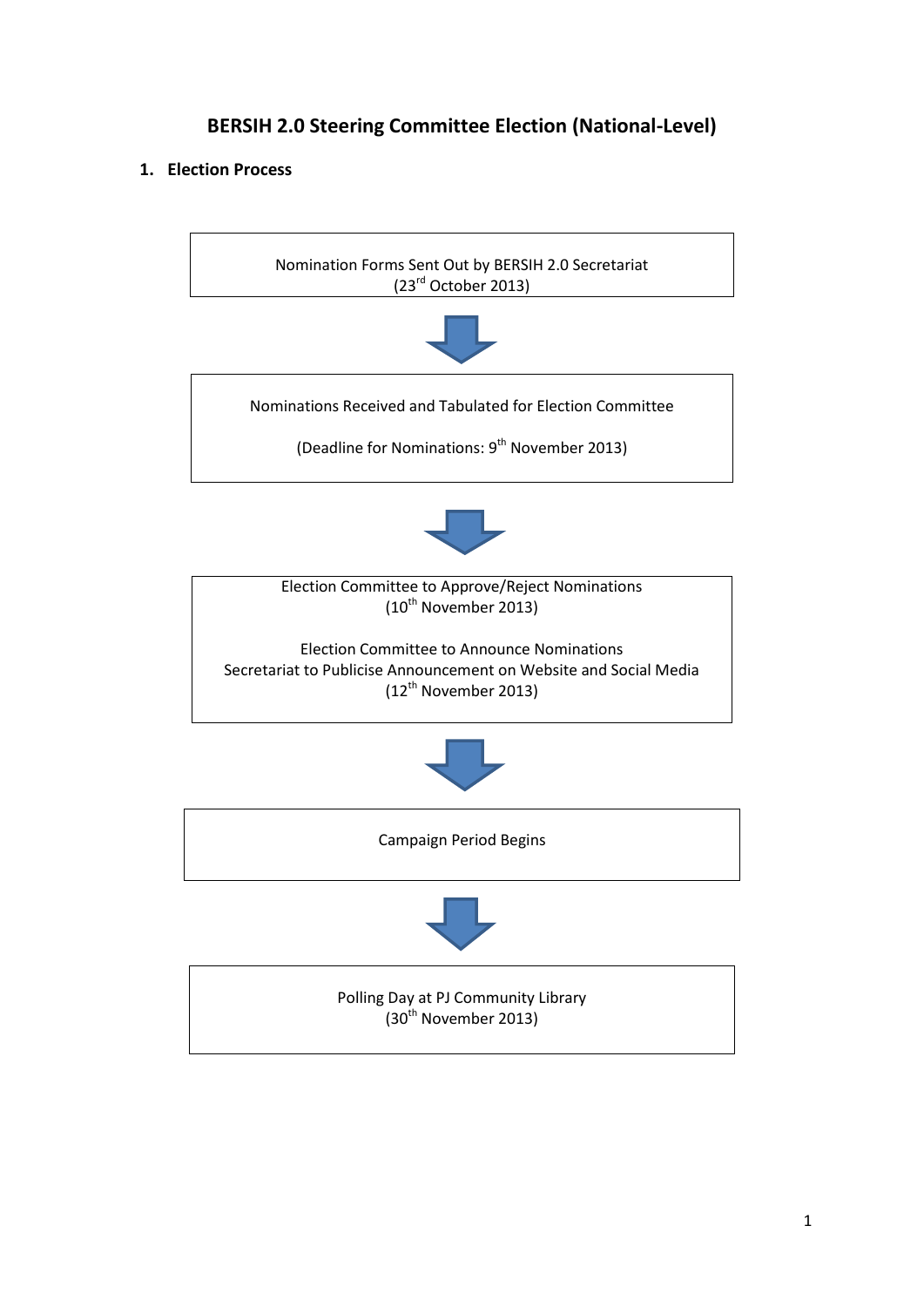On Election Day, the Election Committee Chairperson will again announce the names of nominees and any withdrawals of candidacy at 9:45am. The Chairperson will announce once again the rules and regulations, as well as the polling process for the day.

Voting opens at 10am and closes at 12pm.

# **2. Voter Eligibility**

Only BERSIH 2.0's endorsing organisations are eligible to vote.

Each (1) endorsing organisation constitute one (1) voter. Each endorsing organisation must name one person ("voting representative") to cast ballots on their behalf.

Each endorsing organisation may send up to two (2) non-voting delegates in addition to the voting representative. It may name one (1) alternate person to replace the named voting representative should he or she be unable to cast its vote on polling day.

## **3. Registration**

All attendees at the polling centre, both voting representatives and non-voting delegates, must register at Counter 1.

Only the voting representative will then proceed to Counter 2 to collect his or her ballot papers. A sticker will be placed on their clothes so they can be identified by the Election Committee and poll workers.

Anyone who refuses to register will not be allowed into the polling centre.

## **4. Ballot Papers**

- i. Only one (1) voting representative from each endorsing organisation will be given ballot papers.
- ii. Replacement ballot papers will be given out upon request if the papers are torn or spoilt.

## **5. Postal Voting**

Only endorsing organisations in Sabah and Sarawak are eligible for postal voting, in the event that they are unable to send voting representatives to Peninsula Malaysia due to financial constraints.

Ballot papers will be sent via express post, together with two envelopes: a secrecy envelope and a mailing envelope. Both envelopes will be labelled as such. The voting representative must then: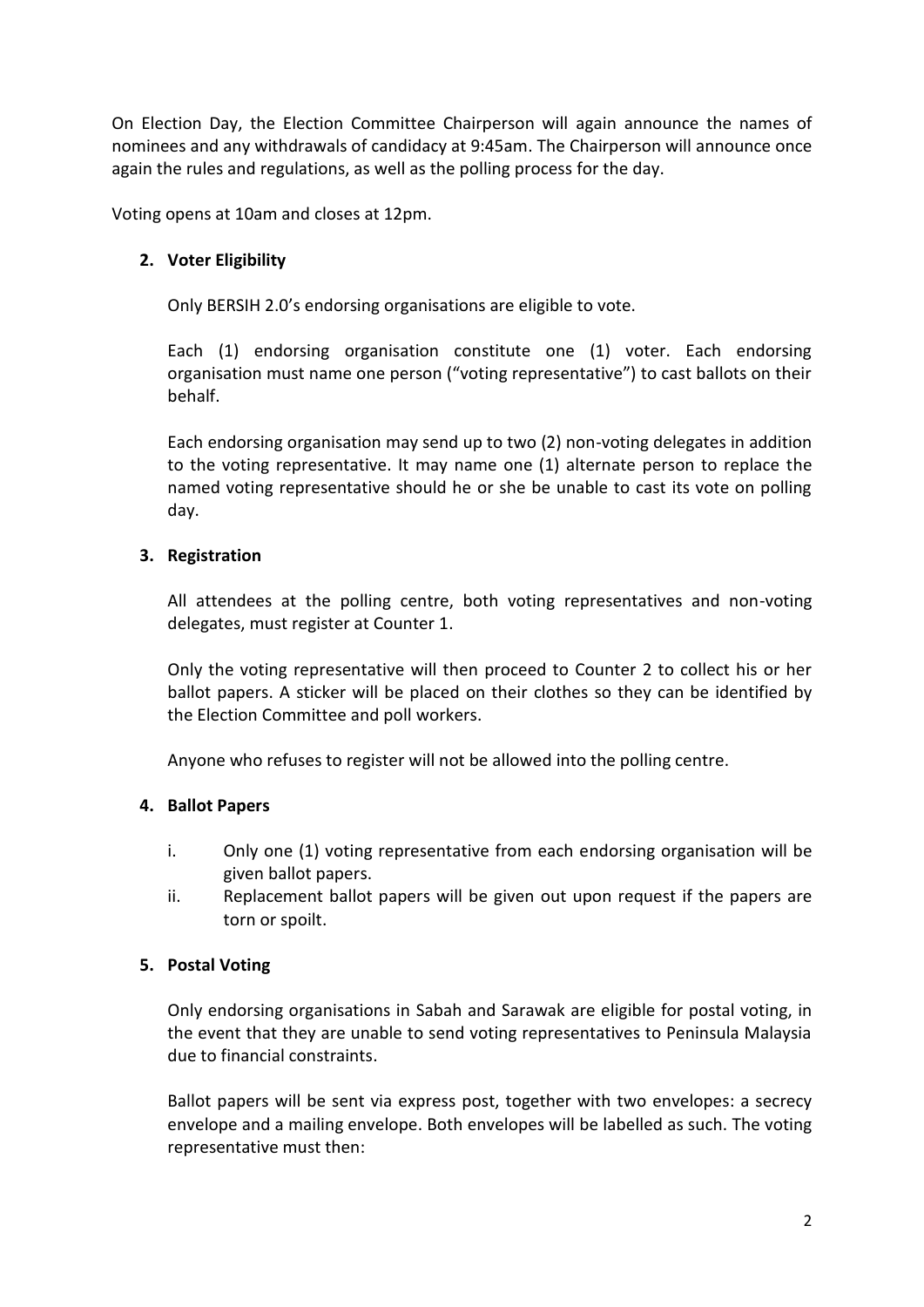- i. Mark the ballot papers with their votes;
- ii. Stamp the back of the ballot papers with his or her organisation's official stamp;
- iii. Insert the ballot papers into the secrecy envelope;
- iv. Seal the secrecy envelope securely;
- v. Sign and date the secrecy envelope;
- vi. Stamp the secrecy envelope with his or her organisation's official stamp;
- vii. Insert the secrecy envelope into the mailing envelope; and
- viii. Seal the mailing envelope securely.

The envelopes containing the ballots must then be posted or couriered back to the Secretariat. Returned ballots must reach the Secretariat before 30 November 2013.

The sealed envelopes containing the ballots will only be opened during the counting of ballots on polling day. Only Election Committee members will be allowed to open envelopes containing the postal votes.

#### **6. Counting of Ballot Papers**

The counting process will be livestreamed and displayed on a projector screen.

Three (3) poll workers will be assigned to each ballot box to count the ballot papers. The counting process is as below:

Person 1 will unfold the ballot paper, announce the vote on the ballot, and display the ballot paper to the nominees, voting representatives, and non-voting delegates. Should s/he judge that the ballot paper was spoilt, s/he must call over a member of the Election Committee to confirm.

S/he will then hand over the ballot paper to Person 2.

Person 2 will check the ballot paper and confirm that Person 1's announcement was correct. If Person 1's announcement is disputed by Person 2, the ballot paper must be handed back to Person 1 for a re-check.

Upon confirmation of the vote, Person 2 will hand the ballot paper to Person 3.

Person 3 will record the vote on the ballot.

#### **7. Announcement of Results**

The final tabulation of results will be conducted by Election Committee. Election results will be announced as soon as all ballot papers have been counted and the votes tabulated.